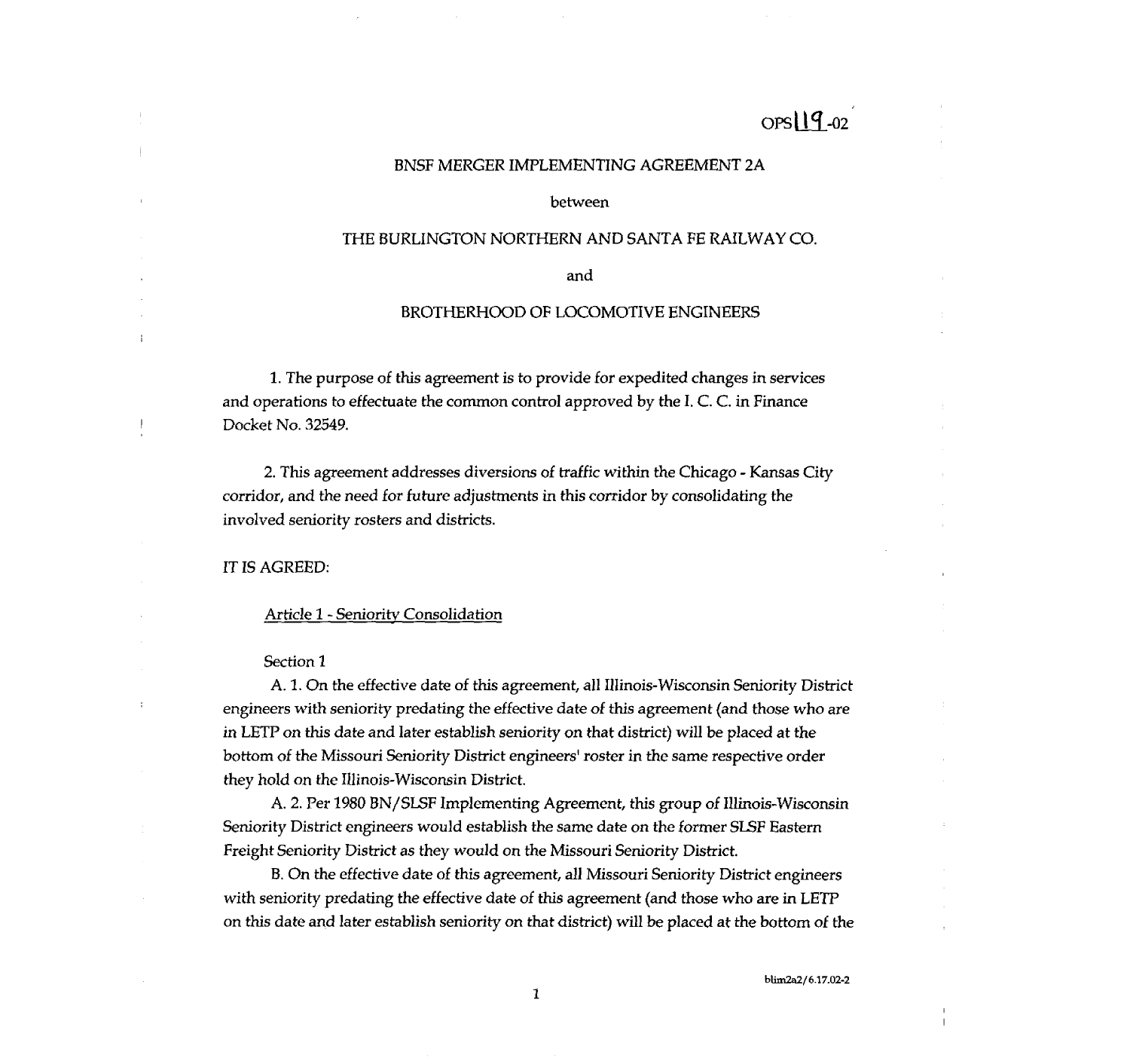Illinois-Wisconsin Seniority District engineers' roster in the same respective order they hold on the Missouri District.

C. Engineers on either roster who are topped and bottomed in accordance with paragraphs A and B of this Section will be designated as prior righted on their preexisting seniority district, and this prior righted seniority will be applicable on all assignments protected by the pre-existing roster.

D. Al! Illinois-Wisconsin Seniority District and Missouri Seniority District engineers with seniority predating the effective date of this agreement (and those who are in LETP on this date and later establish seniority on that district) will then be dovetailed according to their relative standing on the pre-existing roster if they were on the same pre-existing roster, or, if they were not on the same pre-existing roster, they will be ranked in accordance with their earliest date in engine service; if the same, then by earliest date of hire; if the same, then by earliest birth date. The resulting roster will then be placed at the bottom of the former Santa Fe prior right Chicago Yard, Illinois 1&2 and Illinois 3&4 rosters as they stand after application of Section 2, paragraphs  $A$ ,  $B$ ,  $C$  and  $D$  of this agreement.

#### Section 2

A. On the effective date of this agreement, both Illinois 1&2 Seniority District engineers not already on the Chicago Yard Seniority District roster and all Illinois 3&4 Seniority District engineers with seniority predating the effective date of this agreement (and those who are LETP on this date and later establish seniority on those districts) will be dovetailed by their engineer's seniority date and then placed on the bottom of the prior right Chicago Yard Seniority District.

B. On the effective date of this agreement, all Illinois 1&2 Seniority District engineers and all prior right Chicago Yard Seniority District engineers with seniority predating the effective date of this agreement (and those who are LETP on this date and later establish seniority on those districts) will be dovetailed by their earliest engineer's seniority date and then placed on the bottom of the prior right Illinois 3&4 Seniority District.

C. On the effective date of this agreement, all Illinois 3&4 Seniority District engineers with seniority predating the effective date of this agreement (and those who are LETP on this date and later establish seniority on those districts) and all prior right Chicago Yard Seniority District engineers not already on the Illinois 1&2 Seniority District roster will be dovetailed by their engineer's seniority date and then placed on the bottom

blim2a2/6.l 7.02-2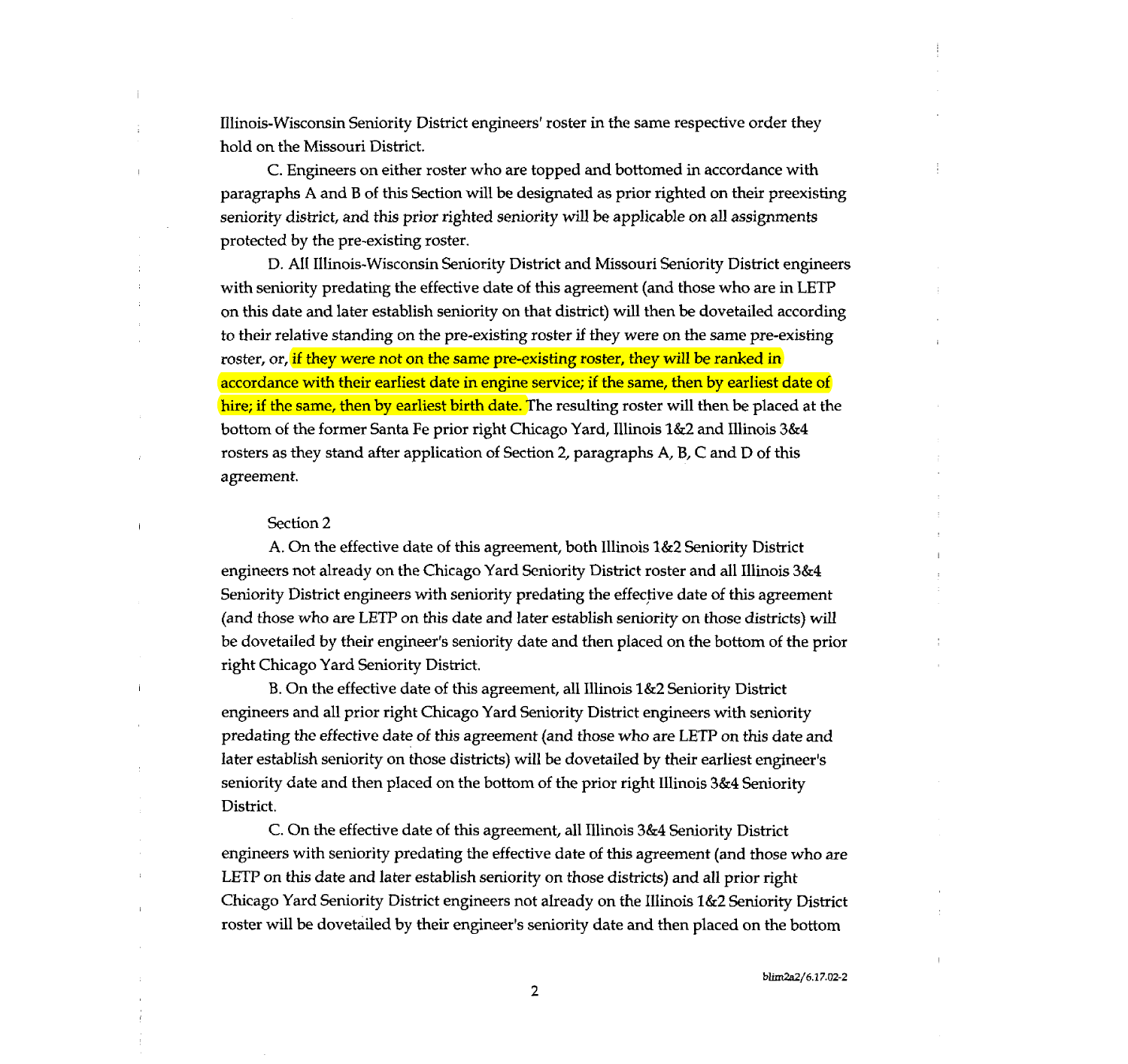of the prior right Illinois 1&2 Seniority District.

D. Engineers on any of these rosters who are topped and bottomed in accordance with paragraphs A, B and C of this Section will be designated as prior righted on their pre-existing seniority district, and this prior righted seniority will be applicable on all assignments protected by the pre-existing roster.

F. 1. All Illinois l&2, illinois 3&4 and prior rights Chicago Yard Seniority District engineers with seniority predating the effective date of this agreement (and those who are in LETP on this date and later establish seniority on that district) will then be dovetailed by their engineer's seniority date. The resulting roster will then be placed at the bottom of the Illinois-Wisconsin and Missouri rosters as they stand after application of Section 1, paragraphs  $A$ ,  $B$  and  $C$  of this agreement.

E. 2. Per 1980 BN/SLSF implementing Agreement, this group of Illinois 1&2, Illinois 3&4 and prior rights Chicago Yard Seniority District engineers would establish the same date on the former SLSF Eastern Freight Seniority District as they would on the Missouri Seniority District.

F. In the event two or more engineers have the same seniority date, they will be ranked in accordance with their relative standing on the pre-existing roster if they were on the same pre-existing roster, or, if they were not on the same pre-existing roster, they will be ranked in accordance with their earliest date in engine service; if the same, then by earliest date of hire; if the same, then by earliest birth date.

#### Section 3

A. Engineers who have prior rights established by Section 1, paragraph C and Section 2, paragraph D of this Article will have prior rights (and obligations as at present) to positions that were protected by their prior rights roster,

B. 1. Engineers who have had their seniority rights expanded in accordance with Sections 1 and 2 of this Article will have rights, but not obligations to positions protected by the rosters on which they have been placed.

B. 2. Existing zoning agreements at all locations on the former BN and former Santa Fe within the seniority districts included in this agreement will remain in effect. However, when, under applicable schedule rules, an assignment goes unbid at Galesburg or Chicago and there are no demoted engineers in that zone and no non-prior rights demoted engineers at the location, the junior prior righted engineer working in demoted status in an adjacent zone at the same location will be force assigned.

C. All engineers hired or promoted after the effective date of this agreement on any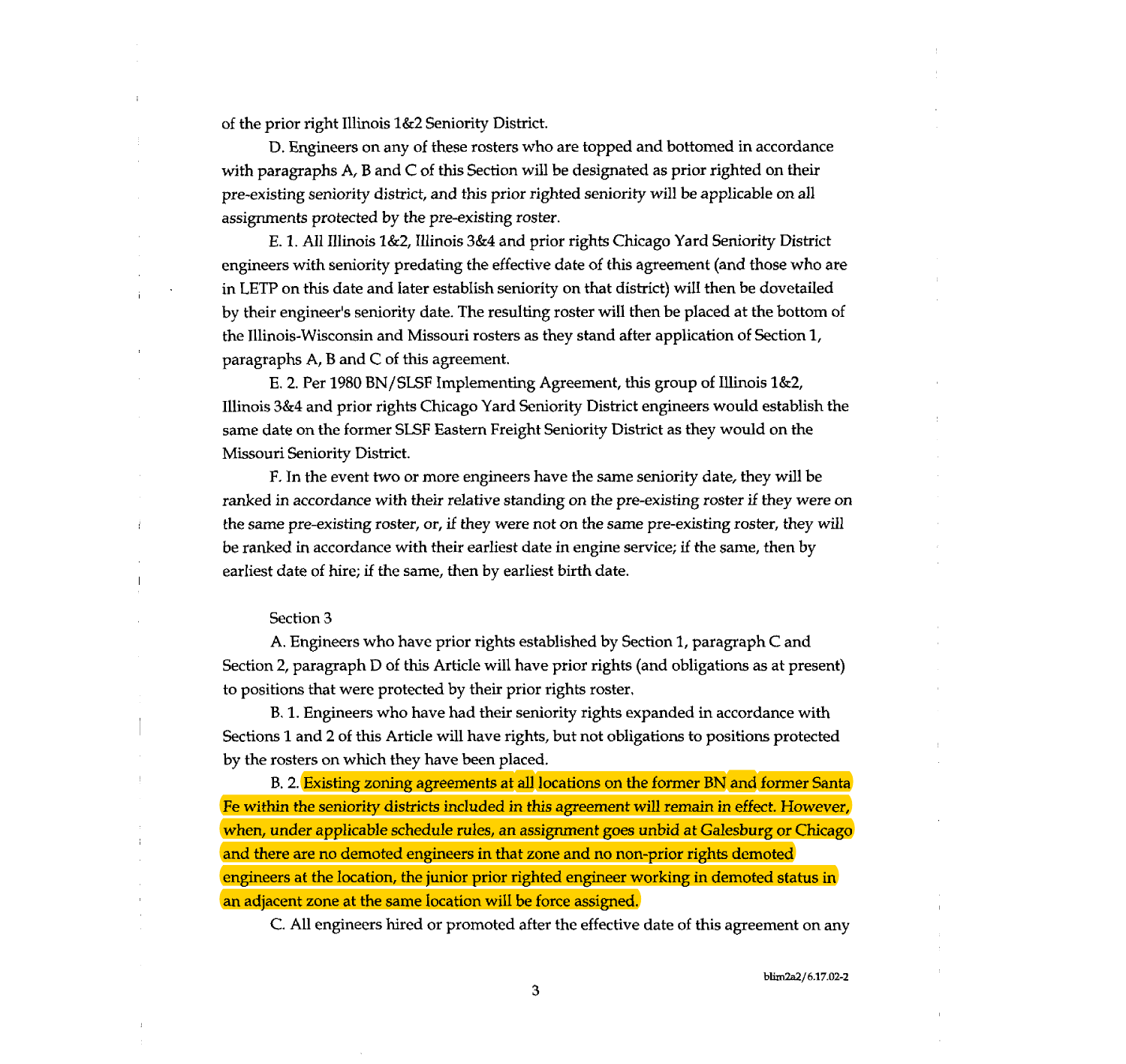of the five involved rosters will establish seniority on all five rosters and will have rights and obligations to positions protected by the rosters on which they appear.

D. Except as modified in this Section 3, permanent vacancies will continue to be filled in accordance with applicable agreements in effect within each zone. If a vacancy cannot be filled by the normal source of supply/location for the assignment, including use of demoted engineers at that source of supply/location, the junior demoted engineer working at the nearest location by highway miles to the vacancy will be force assigned, unless that would conflict with paragraph B1 of this Section or other pre-existing prior rights arrangements.

# Section 4

A. Engineers who have prior rights established by Section 1, paragraph C of this Article will continue to have transfer rights, as established in the  $11/1/90$  Agreement, between the Illinois-Wisconsin and Missouri districts. If such a transfer is authorized, they will establish seniority pursuant to the 11/1/90 Agreement on the new district and their prior right designation will be changed to reflect the district transferring to. The pre-existing seniority date and prior rights on the district transferring from will be held in abeyance until such time that transfer is requested and authorized back to the district transferring from. However, such transferring engineers will thenbe ranked on the district transferring from with the same relative standing that they have acquired under Section IA or B among the engineers on the district transferring to.

B. Engineers who have prior rights established by Section 2, paragraph D of this Article will retain all existing rights to transfer between the three former Santa Fe seniority districts that were established in the Santa Fe System Transfer Agreement. If authorized to make such a transfer, they will establish seniority under the Santa Fe System Transfer Agreement on the new district and their prior right designation will be changed to the seniority district transferring to. The pre-existing seniority date and prior rights on the district transferring from will be held in abeyance until such time that transfer is requested and authorized back to the district transferring from. However, such transferring engineers will then be ranked on the district transferring from with the same relative standing that they have acquired under Section 2A, B or C among the engineers on the district transferring to.

C. 1. Engineers who hold seniority on districts other than those involved in this agreement who have transfer rights under either the BN 11/1/90 Agreement or the Santa Fe System Transfer Agreement will continue to have rights to transfer to the involved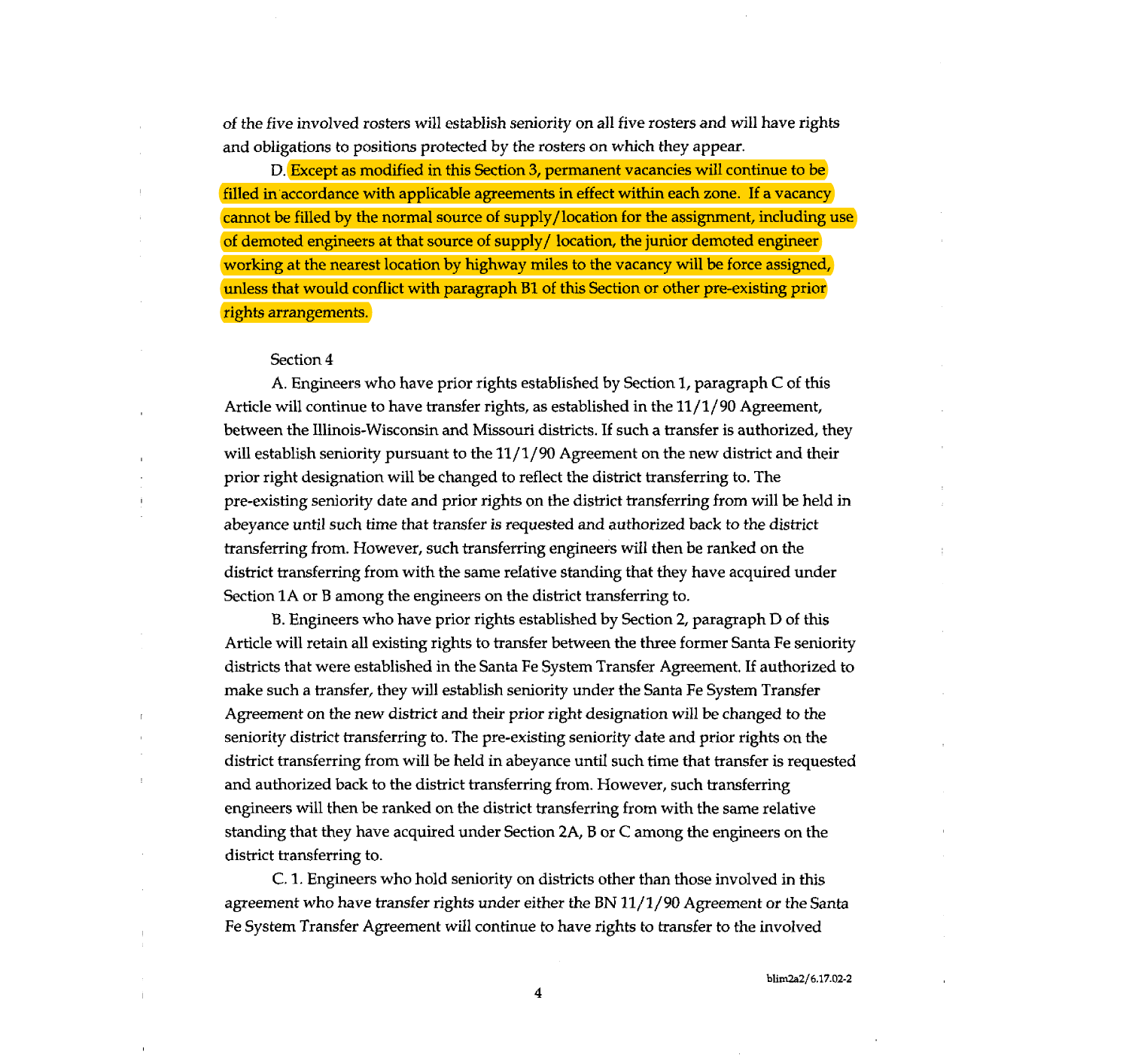districts of the predecessor road after this agreement. Their transferred seniority, under the terms of those Agreements, will apply to positions protected by the predecessor road from which they came, except as modified herein.

C. 2. Those engineers with seniority predating the effective date of this agreement on districts other than those involved in this agreement (and those who are in LETP on that date and later establish seniority on that district) who are authorized to transfer to one of the involved districts will be designated as prior righted on the specific district to which they transfer if the date they obtain is prior to the effective date of this agreement. Such transferring engineers will then be ranked on the other district(s) of their predecessor road involved in this agreement with the same relative standing that they have acquired among the engineers on the district transferring to.

C. 3. Those engineers holding seniority on the districts other than those involved in this agreement, with seniority postdating the effective date of this agreement, authorized to transfer to the Illinois-Wisconsin or Missouri Seniority Districts will establish the same seniority date on both rosters under the terms of the BN 11/1/90 Agreement. Those engineers holding seniority on the districts other than those included in this agreement, with seniority postdating the effective date of this agreement, authorized to transfer to the prior right Chicago Yard, Illinois 1&2 or Illinois 3&4 district will establish the same seniority date on all three districts under the terms of the Santa Fe System Transfer Agreement.

D. Engineers who have transfer rights under the BN 11/ <sup>1</sup> /90 Agreement or the Santa Fe System Transfer Agreement will not be able to bring their transfer agreement seniority rights across to the other predecessor. Rather, their seniority date on the other predecessor will be the date of their arrival on the district that is consolidated under the terms of this agreement. If date of arrival for two or more engineers are the same, they will be ranked in accordance with their relative standing on the district that they were authorized to transfer to.

E. Per 1980 BN/SLSF Implementing Agreement, such transferring engineers would establish the same date on the former SLSF Eastern Freight Seniority District as they would on the Missouri Seniority District.

#### Section 5

Exercise of seniority to and service on a particular position, as well as applicable training practices and procedures, will continue to be governed by the Schedule Agreement that has been applicable to that particular position. For example, this will

blim2a2/6.17.02-2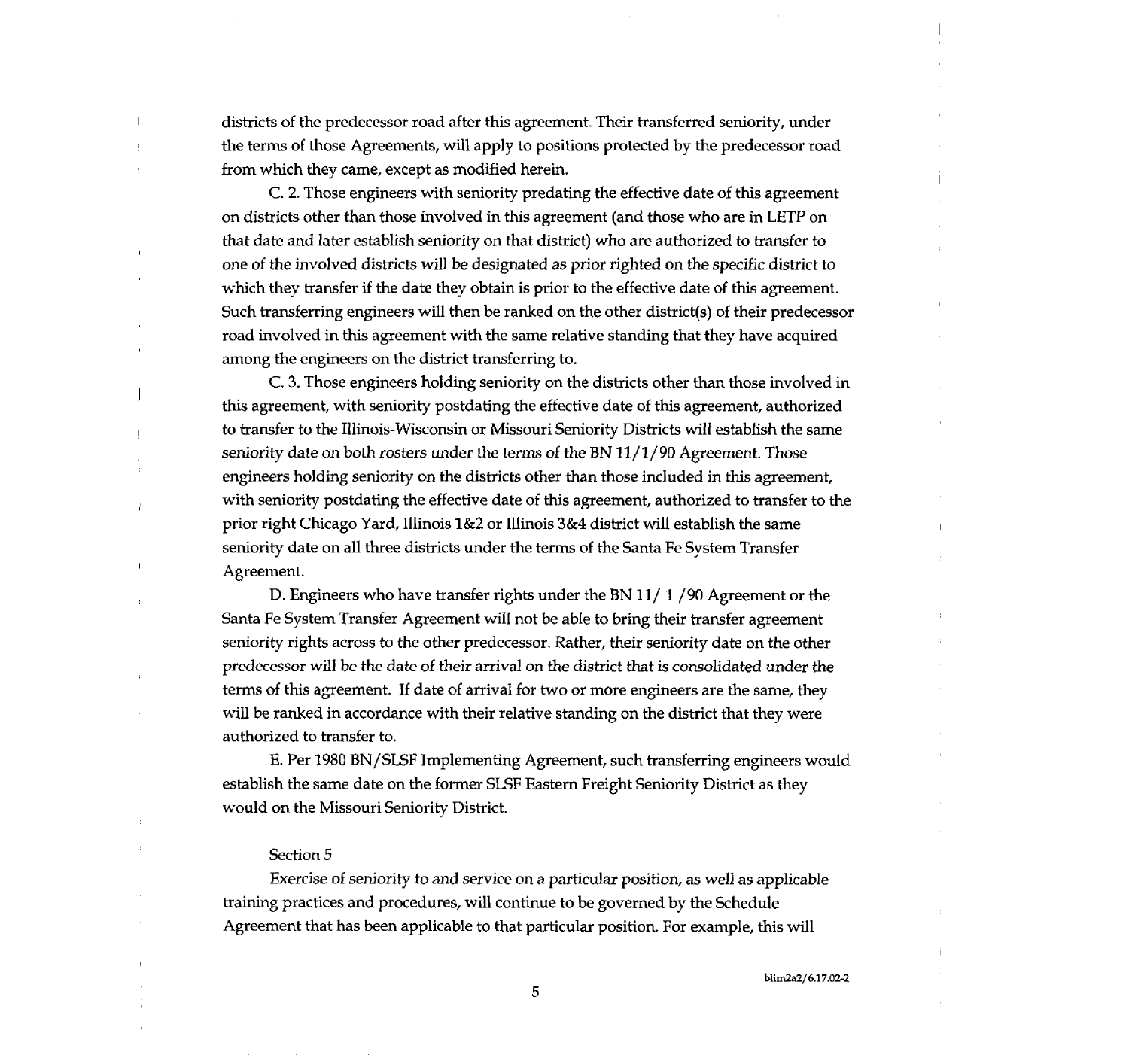include training under pay if an engineer is force assigned under this agreement.

# Article 2 - Equity Adjustments

#### Section I

A. Under BNSF Merger Implementing Agreement 2, Section A, Article 1, Section <sup>3</sup> that established and set equities in the Galesburg - Chicago pool, the ratio had been set at 79% BN, 21% Santa Fe. However, due to the change in the handling of three trains daily in each direction, destined to and from the Indiana Harbor Belt, from the Ft. Madison pool to the Galesburg pool, that ratio percentage no longer reflects the relative equities.

B. The parties have now agreed that the percentage is changed to 70% BN, 30% Santa Fe. It was also agreed that this percentage ratio is based on the present train handling; if the beltline trains revert to the Ft. Madison pool, the percentage ratio would, correspondingly, revert to 79% BN, 21% Santa Fe.

#### Section 2

A. Under BNSF Merger Implementing Agreement 2, Section B. Article 1, Section 3, that established the Galesburg - Kansas City pool, all of the positions in the pool havebeen allocated to former Santa Fe forces. However, <sup>1</sup> train per day, in each direction, that formerly moved over the Galesburg - West Quincy - Brookfield corridor is now moving over the Galesburg - Ft. Madison route.

B. Therefore, 2 turns in the Kansas City end of the Kansas City - Galesburg pool will be allocated to prior-righted BN Missouri district engineers, with Brookfield prior rights prevailing. Also, 1 turn will be created at the Galesburg end of the Kansas City - Galesburg pool (working in reverse) and it will be allocated to prior-righted BN Illinois - Wisconsin engineers, with Galesburg prior rights prevailing.

C. Merger moving packages, applicable to this allocation, would be available to engineers residing in the Brookfield area only, and payable only upon a bona fide change in residence (defined as a real estate (non-lease) transaction). (This paragraph does not effect the existing rights of Santa Fe engineers to relocation benefits under Merger Implementing Agreement 2.)

D. Turns in these pools allocated to former BN engineers will work under the existing Santa Fe schedule including pay rates. When Santa Fe agreements require that standing bids be run on BN allocated turns, the turns will be assigned to former BN prior righted employees. However, there will be no force assignment of prior righted Missouri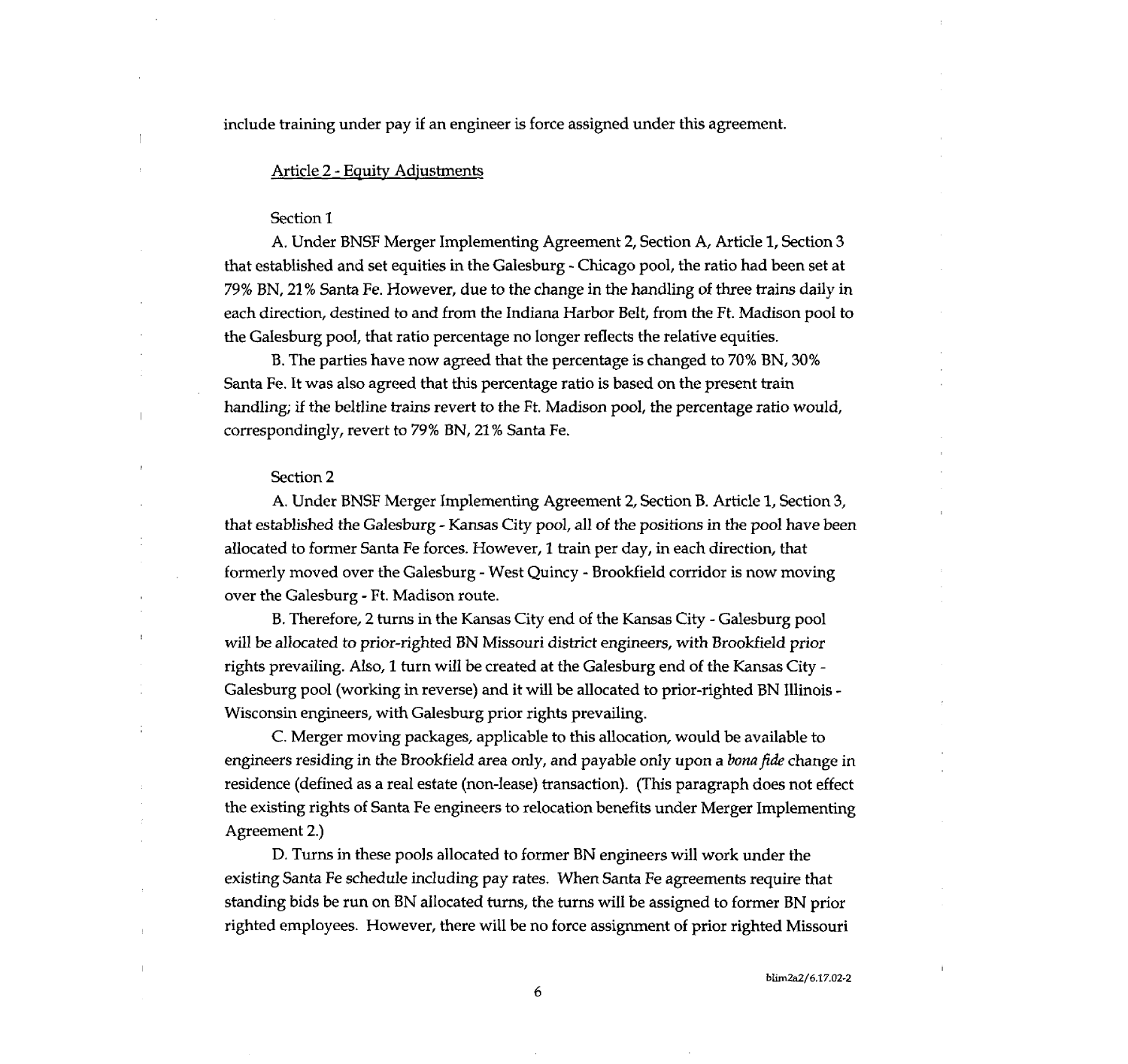district engineers to the Missouri allocation at Kansas City. If BN allocated turns are assigned to former Santa Fe or post-merger forces, former BN employees properly bidding will have displacement rights to the turns.

# Article 3 - Order of Selection Lists and Equity Adjustment

# Section 1: Galesburg - Chicago

A. The existing order of selection list applicable to the Galesburg — Chicago pool will be modified to conform to the percentage ratio found to be applicable in Article 2. That list is Attachment A to this agreement.

B. If there are any subsequent train diversions of a consequential and consistent nature and the Local Chairmen can reach a mutually acceptable work equity arrangement within 30 days, that arrangement will be put into effect.

C. If such an arrangement is not reached, then order of selection lists at the 60% - 40%, 65%-35%, 70%-30%, 75%-25% and 80%-20% levels are provided as Attachment Bl through B5 to this agreement and such diversions will be handled and adjusted by applying the order of selection list that most closely approximates the adjusted percentage ratio. (Example: The original 79% -21% ratio would require use of the 80% - 20% order of selection list; if a subsequent diversion results in a 77%-23% ratio, the 75% - 25% order of selection list would be used.

# Section 2: Kansas City - Galesburg

A. If there are subsequent diversions of a consequential and consistent nature from or to the Brookfield corridor, the involved Local Chairmen will promptly meet to make all necessary adjustments, or to reach and agree to any other mutually acceptable arrangement.

B. If the Local Chairmen fail to agree, the involved General Chairmen will promptly meet to make all necessary adjustments, or to reach and agree to any other mutually acceptable arrangement.

C. If the General Chairmen fail to agree, any involved party may invoke the arbitration procedures in Section <sup>11</sup> of the New York Dock Conditions.

# Article 4 -General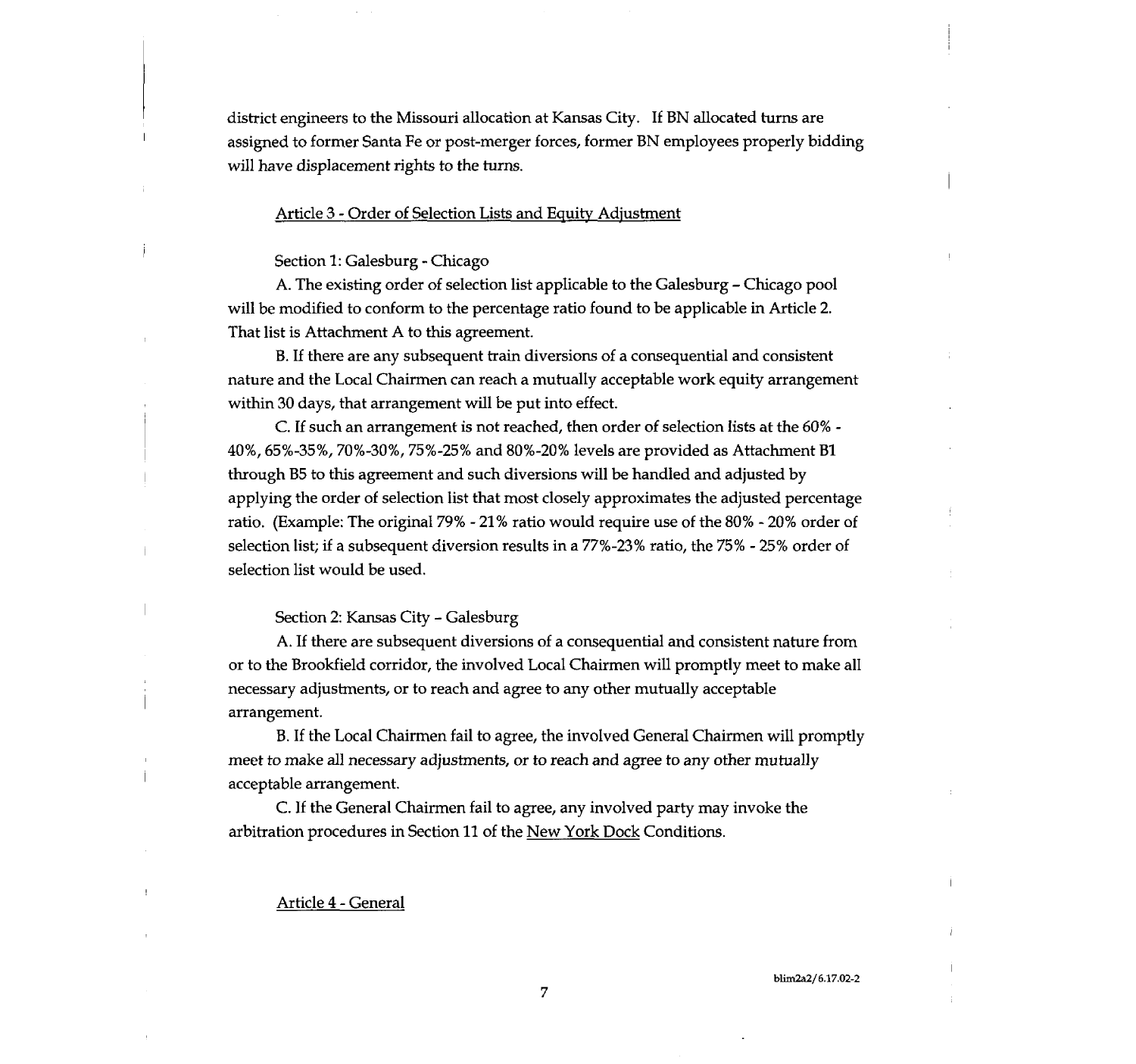# Section 1

A. The parties have negotiated this Agreement mindful of the fact that their futures are linked and that we must work together to succeed over the long term. Therefore, the parties mutually pledge and commit themselves to act reasonably in the application of this agreement.

B. The parties will meet within 90 days of the implementation of this Agreement to review its operation.

# Section 2

A. All pre-existing agreements that conflict with the terms of this agreement are superseded to the extent of the conflict. All preexisting agreements that do not conflict with the terms of this agreement remain in full force and effect.

B. This implementing agreement is made pursuant to the New York Dock (360 1. C. C. 60, 84-90) which, by this reference, are incorporated here.

C. Except as specifically provided, nothing in this implementing agreement shall be interpreted to expand or contract protective benefits provided in the New York Dock Conditions imposed by the Interstate Commerce Commission and incorporated here by paragraph B of this section.

# Section 3

This agreement will become effective 30 days after execution by the parties or 30 days after the Award of an arbitrator is rendered. It may later be changed by mutual agreement or in accord with Section 4 of the New York Dock Conditions.

Signed and accepted at  $\overline{r}$  ( $\overline{\bigcirc}$   $\overline{r}$   $\overline{r}$  this  $\overline{r}$  this day of \_\_\_\_\_\_\_\_\_\_\_\_\_\_\_\_\_\_\_\_\_\_ 2002

for BROTHERHOOD OF for THE BURLINGTON NORTHERN<br>LOCOMOTIVE ENGINEERS AND SANTA FE RAILWAY CO.

LOCOMOTIVE ENGINEERS AND SANTA FE RAILWAY CO.

General Chairman General Director - Labor Relations

blixn2a2/6.17.02-2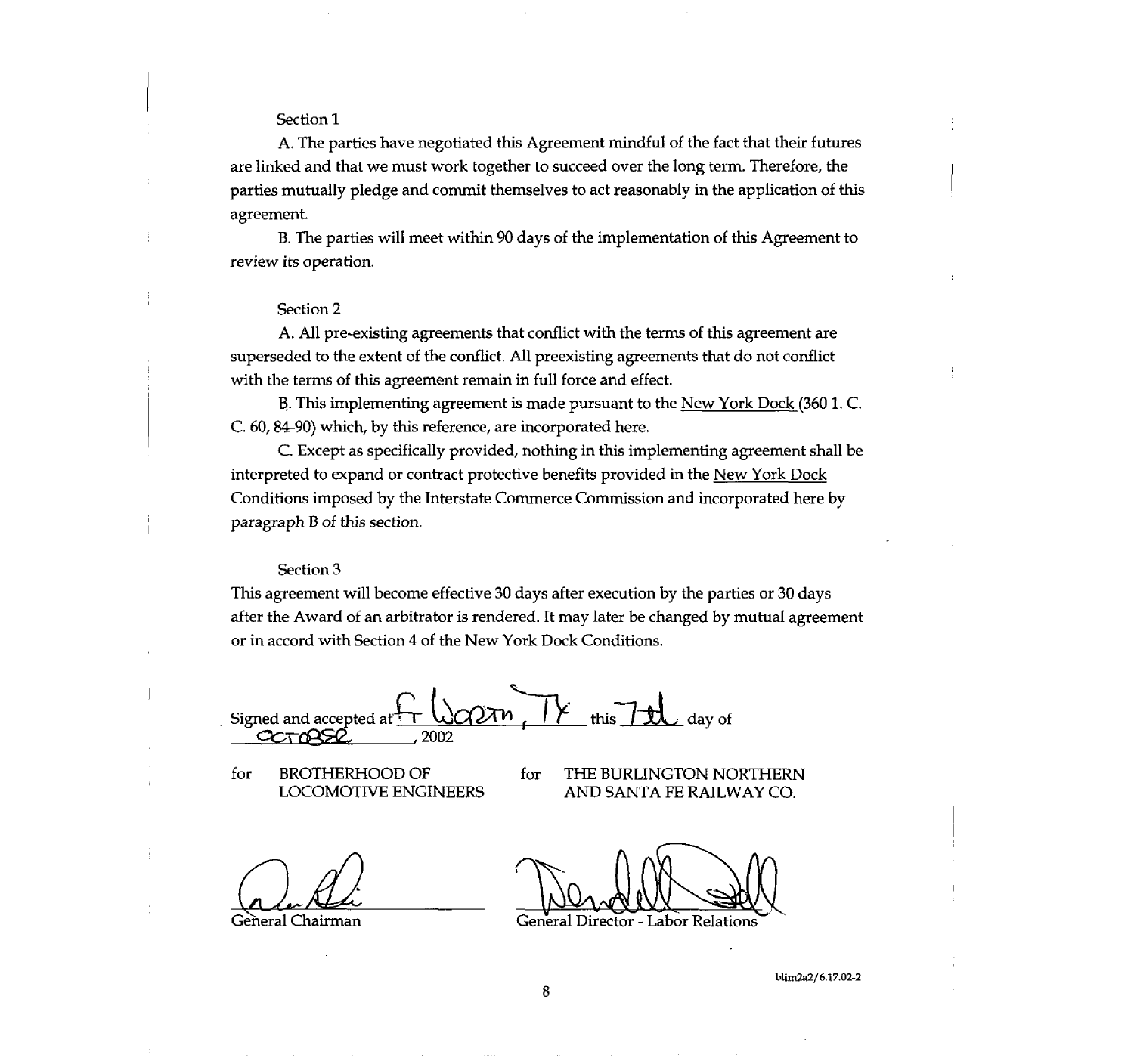Ulle General Chairman

Approved:

 $\ddot{\phantom{a}}$ 

 $\bar{1}$ 

 $\hat{\mathcal{A}}$ 

 $\overline{\phantom{a}}$ 

 $\hat{\mathbf{r}}$  $\frac{1}{4}$ 

> $\bar{1}$  $\mathbf{r}$

 $\pm$ 

 $\frac{1}{4}$  $\mathcal{L}$ 

 $\sim$ 

 $\bar{z}$ 

 $\sim$ 

 $\hat{I}$ 

 $\bar{z}$ 

 $\bar{1}$ 

 $\frac{1}{2}$ 

Vice President

# blim2a2/6.17.02-2

 $\overline{1}$ 

 $\ddot{\phantom{a}}$ 

 $\bar{z}$ 

 $\cdot$ 

 $\bar{V}$ 

 $\overline{a}$ 

 $\ddot{\phantom{a}}$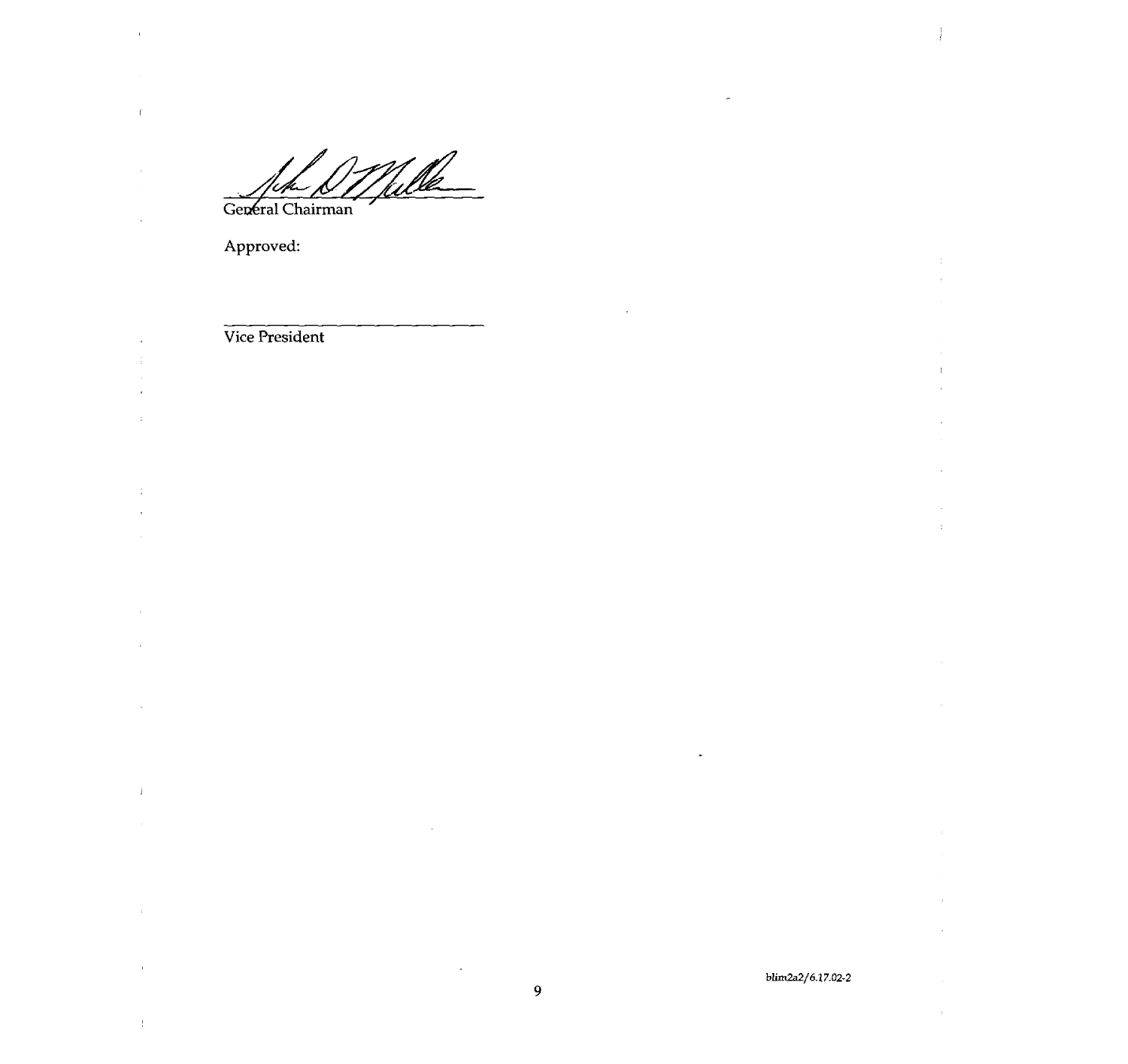

General Director Labor Relations

The Burlington Northern and Santa Fe Railway Company

P.O. Box 961030 Ft. Worth, TX 76161-0030 <sup>2600</sup> Lou Merik Ut., 008-CL Ft. Worth, TX 76131-2830 Phone 817.352.1028 Mobile 817.939.8429 Fax 817.352.7482 E-mail weodcll.bell@bnsf.com

August 8, 2002

Mr. Dennis Pierce, GC Bhd. of Locomotive Engineers Mr. John Mullen, GC Bhd. of Locomotive Engineers

Gentlemen:

This letter will confirm an understanding reached in connection with BNSF Merger Implementing Agreement 2A.

The attached March 1, 2001 letter agreement, on file 700 Rules/Permanent Bid, will also apply to the movement of engineers between assignments handled under the former BN 700 Rule permanent bid system and other methods of assigning engineers under this agreement.

Please indicate your agreement by signing this letter.

Sincerely,  $\sim$ 

 $\alpha$ 

 $\|$ 

Ť

General Chairman - BLE

 $\overline{A}$ 

General Chairman - BLE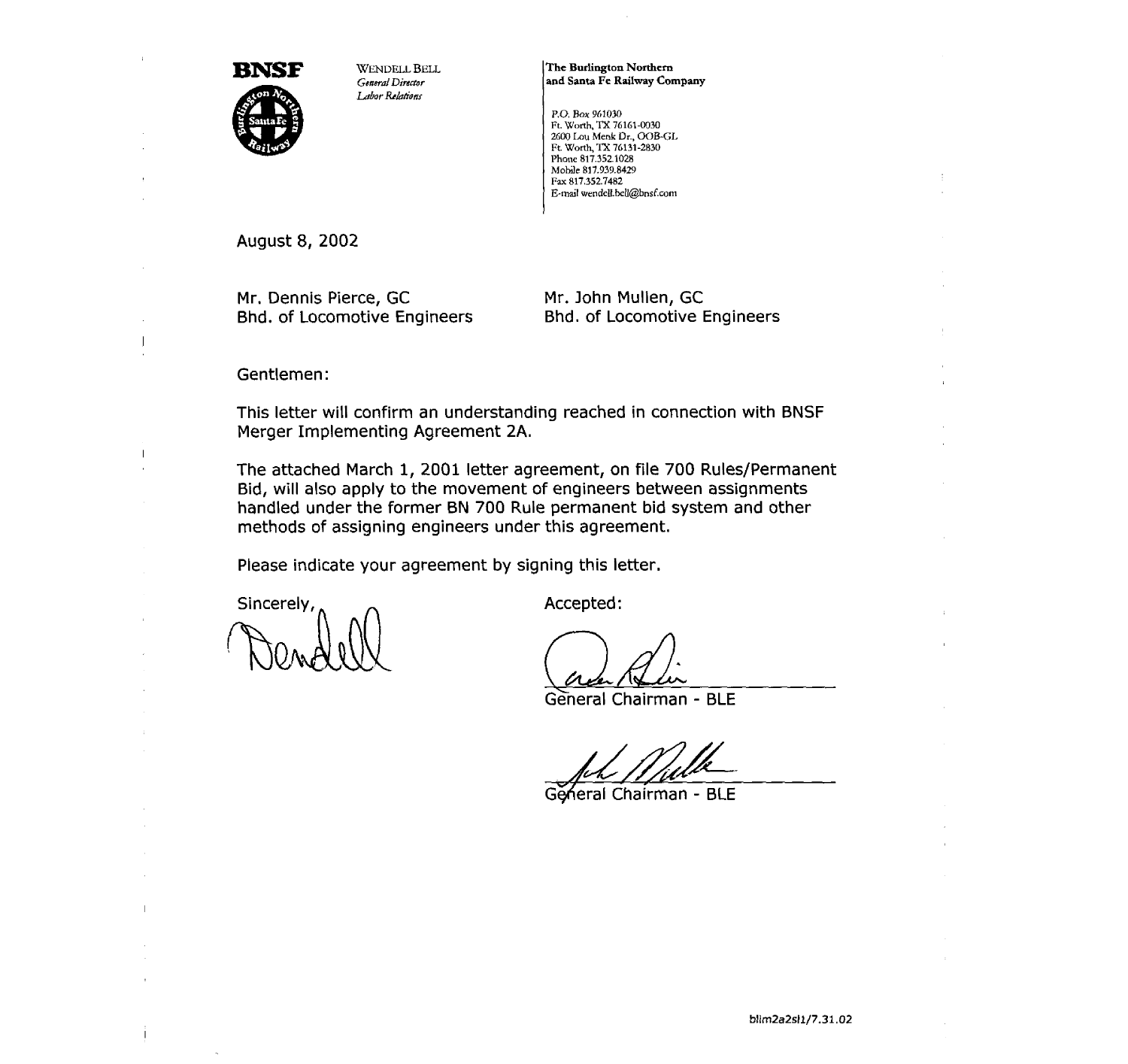



# Locomotive Engineers

GENERAL COMMITTEE OF ADJUSTMENT BNSF/MRL<br>Briggenal b 500ThR0CXMORTON, SUiTE 1820 FT.WORTH,TX 76102 TEL (811) 338-9010 • FAX (817) 338-9088

| No <sub>2054</sub> |     |
|--------------------|-----|
|                    | . . |

**ARTHVIOLALA** RAIL LINK VICE CHAIRMEN D. B. PIERCE S.. J. GRATKA M. 0. Wfl.SON

.1. K.NELSON SECRETARY TREASURER 4237 ORCHARD DRIVE GALESBURG, 1L 61401

Mr. Milton H. Siegele AVPILR, BNSF 2600 Lou Menk Drive P.O. Box 961030 Fort Worth, Texas 76161-0030 March 1,2001 File: 700 Rules/Permanent Bid

Dear Mr. Siegele:

This is in reference to the movement of engineers, at consolidated terminals, between assignments bandied wider the fotmer BN 700 Rule permanent bid system and other methods of assigning engineers. The following understanding is intended to resolve existing inequities when engineers move between the various systems of assigning engineers.

It is understood that when an engineer at a consolidated tenninal places to an assignment outside of the 700 Rule permanent bid system, he will be allowed to pull or cancel his permanent bid sheet. The involved engineers will not be required to maintain a permanent bid sheet while working outside of the 700 Rule permanent bid system.

In the event the an engineer working outside of the 700 Rule permanent bid system, who has no displacement rights, wishes to bid back into the 700 Rule permanent bid system, a new permanent bid sheet must be filed and the 48 hour waiting period for the bid to be activated will apply. This section would also apply to engineers exercising a thirty (30) day bump into the 7Q0 Rule permanent bid system.

However, in the event an engineer working outside of the 700 Rule pennanent bid system is displaced and wishes to plaee to an assignment within the 700 Rule permanent bid system, he will be allowed to immediately file a new permanent bid sheet at the time that he is notified of the displacement, and the 48 hour waiting period for the bid to be activated will be waived.

.a~ -

If you concur, please indicate so by signing below.

Sincerely, M.W. Geige General Chairman **DRP** 

I concur,

Siegele AVP/Labor Relations

700Rulebidbunnp3/1/01ver2

 $\mathbf{k}$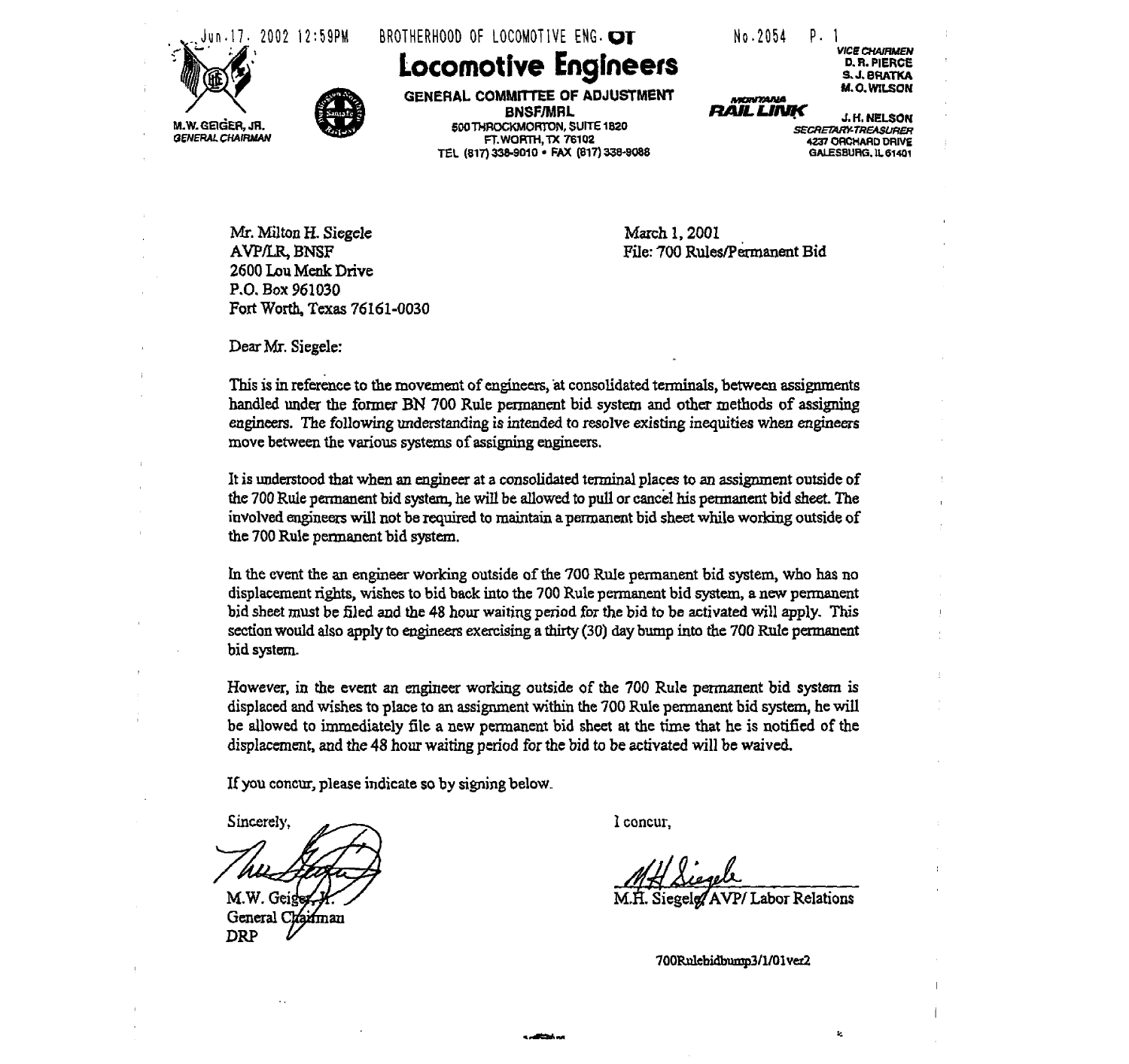

WENDELL BELL General Director Labor Relations

The Burlington Northern and Santa Fe Railway Company

P.O. Box 961030 Pt. Worth, TX 76161-0030 <sup>2600</sup> Lou Menk Dr., OOB-GL Ft. Worth, TX 76l3l~2830 Phone 817.3521028 Mobile 817.939.8429 Fax 817.352.7482 E-tmiil wendell.bdll@bnsf.eom

August 8, 2002

Mr. Dennis Pierce, GC<br>Bhd. of Locomotive Engineers

Mr. John Mullen, GC Bhd. of Locomotive Engineers

Gentlemen:

This letter will confirm an understanding reached in connection with BNSF merger Implementing Agreement 2k

It is agreed that the term "junior demoted engineer working at the nearest location by highway miles" found in Article 1, Section 30 will include any demoted engineer with seniority as an engineer on these districts even if they have exercised other seniority to a location across predecessor lines and/or off the involved district on which they actively hold engineer's seniority.

Engineer bidding rights will not be restricted even if, as <sup>a</sup> demoted engineer, they have exercised other seniority to a location across predecessor lines and/or off the involved district on which they actively hold engineer's seniority.

Please indicate your agreement by signing this letter.

Sincerely,

Accepted:

General Chairman - BLE

Gengral Chairman - BLE

blim2a2sl2/8.8.02